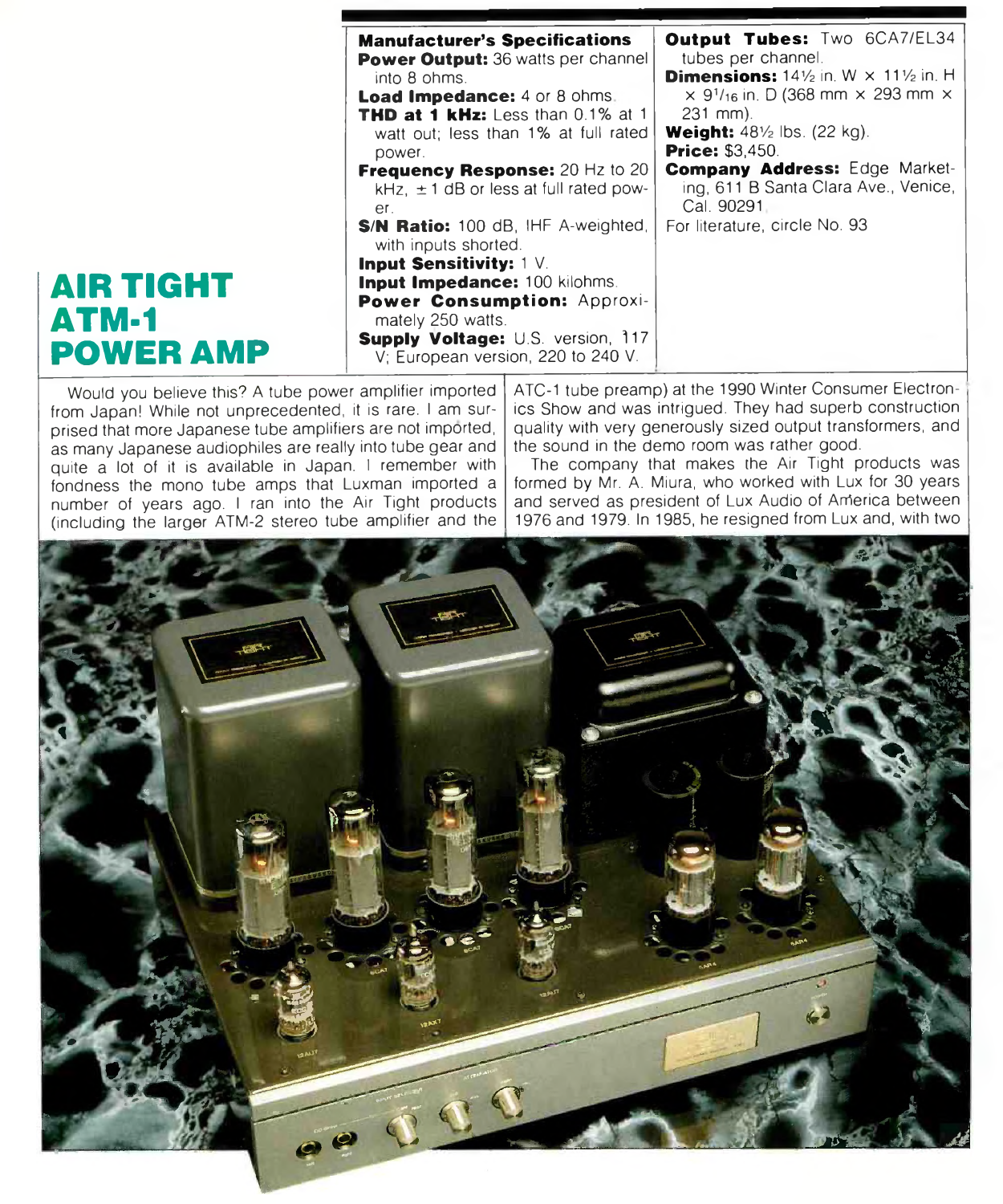**The frequency response is notable for wide bandwidth and the lack of any peaking at the higher frequencies.**

other partners, formed A & M Ltd. to pursue his dream of making premium vacuum-tube audio electronics.

The ATM-1 is a stereo tube power amplifier built on one chassis, and it is rated at 36 watts per channel. Some of its features include the use of oxygen-free copper wire in its hand-wired construction, two rectifier tubes instead of solidstate diodes, generous-sized Tamura output transformers, a copper-plated chassis, select tubes from name-brand manufacturers, and two sets of switchable signal inputs.

Front-panel attributes, from left to right, include two signal input phono jacks, a rotary selector switch, two rotary input level controls, the gold-colored brand and model plate, and a pushbutton power switch with a pilot light above it. On the rear panel are the a.c. power cord, three speaker output binding posts per channel, two additional signal input phono jacks, and a ground post. An a.c. line fuse is inside the chassis. Being built in the old, traditional tube-amp way, the ATM-1 has all its tube sockets and transformers fastened to the top surface of the chassis. A series of large holes around the output- and rectifier-tube sockets insures a generous flow of cooling air for these tubes. The main filter capacitors appear to be mounted to the top of the chassis too, but are actually mounted with capacitor clamps underneath the top surface. Looking underneath the chassis reveals a beauty of construction rarely seen in a modern tube amplifier. The input and phase-inverter tube sockets are mounted on a copper plate held below the main chassis by 1/e-inch standoffs. A series of insulated terminals on standoffs, and the tube socket pins, serve as tie points for the circuit wiring. A number of ancillary components, such as bias-adjusting pots and the main high-voltage filter choke, are mounted underneath in the wiring area. About the only concession to modern practice here is the use of plastic tie wraps instead of the old lacing cord! Parts and construction quality appear to be first-rate in this unit.

The amplifier's construction couldn't be much simpler. A piece of steel is bent up to form the top, sides, front subpanel, and rear panel, with the bottom being open. A separate copper-plated bottom piece and a handsome front panel complete the picture. The bottom piece is slotted to allow air flow up through the interior space and out the holes around the output and rectifier tubes.





## **Circuit Description**

Circuitry of the ATM-1 is quite conventional and topologically similar to a Marantz 8B, a classic old amp long out of production. From the switch that selects the front or rear input jack, the signal passes into a 100-kilohm input level control. Variable output from this control passes through an input coupling capacitor and a series resistor to the input tube's control grid. A 12AX7 dual triode is used for the left and right input stages, which are configured as ordinary common-cathode amplifier stages. The plate outputs of this first tube are direct-coupled into the grid of one of two tubes acting as long-tailed-pair phase inverters. A separate 12AU7 dual triode is used for this phase-inverter function in each channel. This kind of a phase inverter is, in reality, a differential amplifier with one input dynamically grounded through a capacitor and the other input driven with the signal from the first stage. The plate outputs of the phaseinverter stage are capacitor-coupled to the output tubes' control grids. Operation of the output stage is ultralinear, with fixed bias. A potentiometer in each output-stage grid circuit balances the plate current between the two output tubes. A bias level potentiometer in the power supply sets the overall bias voltage for both channels. Overall negative feedback, taken from the 16-ohm tap, is applied to the cathode of the first stage; this results in an overall noninverting input/output phase relationship.

High voltage from the power transformer secondary winding is full-wave rectified with the two 5AR4/GZ34 rectifier tubes, whose elements are wired in parallel, effectively forming two higher current diodes. Filtering is of the capacitor input type, with an input capacitance of  $47 \mu F$ . A series filter choke of some 1.25-H inductance feeds into a final filter capacitance of about 150  $\mu$ F to form the B + supply to the output stages. This supply is resistor-capacitor decoupled to the driver or phase-inverter stage, and that supply point is, in turn, further decoupled as the supply to the first stage. A tap on the high-voltage secondary is half-wave rectified with a solid-state rectifier and RC-filtered to form the output-stage bias supply. All tubes in this design are run on a.c. from suitable secondary windings on the power transformer, which is typical practice in tube power amplifiers.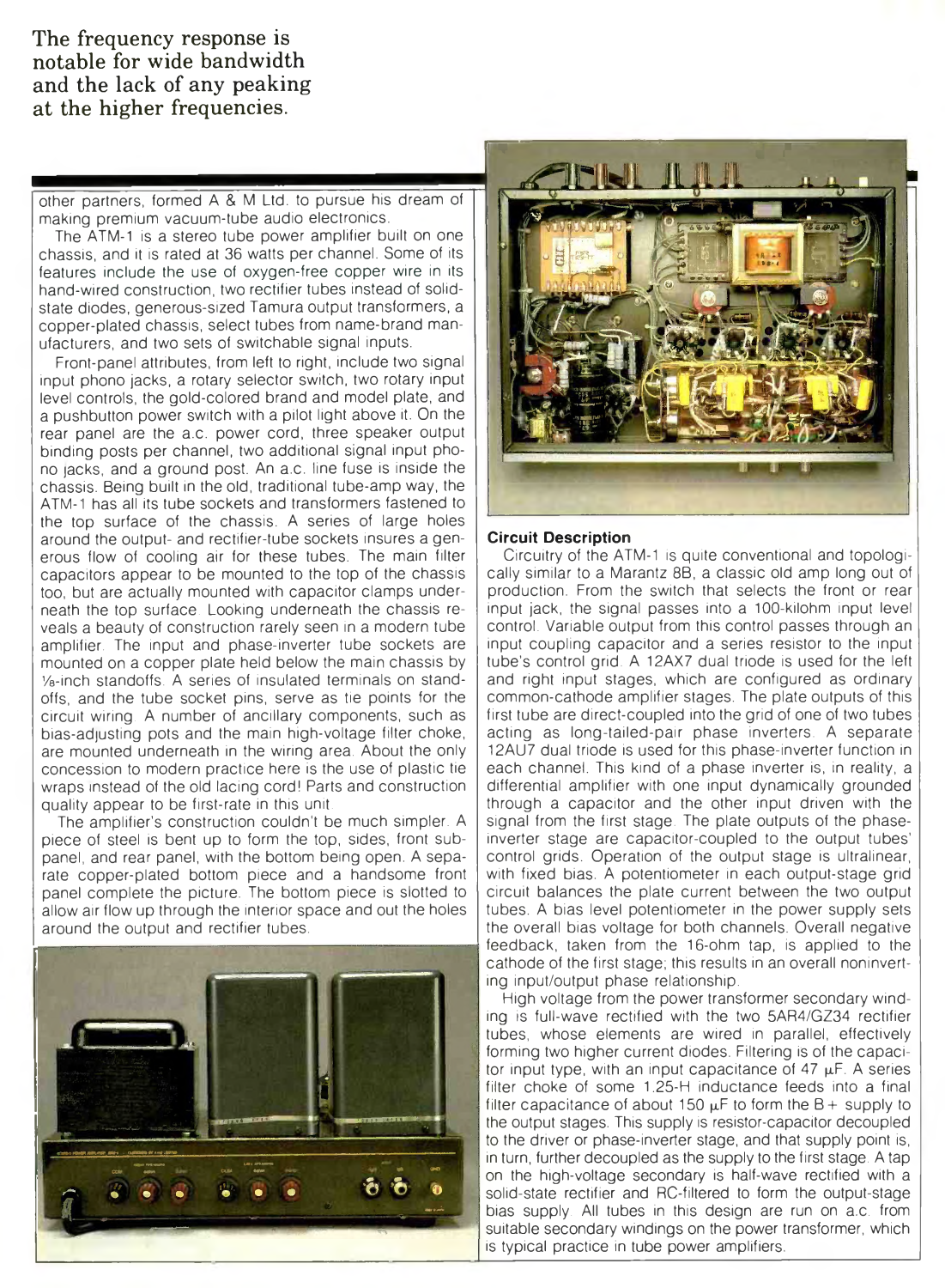**Both clipping headroom and dynamic headroom are quite high, indicating that the ATM-1 will play louder than one might expect.**



8-ohm loading on the 8-ohm taps, voltage gain for the two channels measured 30.1 and 30.3 dB for left and right channels, respectively. Corresponding IHF input sensitivities were 88.9 and 87.0 mV.

Frequency response at 1 watt output was very similar for both channels. Figure 1 shows the 1-watt frequency response for 8-ohm loading on the 8-ohm tap for one of the channels. Notable here is the wide bandwidth and the lack of any peaking in the response up to the upper frequency limit of my Audio Precision measurement set. Related to the frequency response is the response to square waves. My usual set of these is shown in Fig. 2. The top trace is for 10 kHz with 8-ohm resistive loading. Damping, or amount of overshoot, is quite good for a tube amplifier. The waveforms for open-circuit loading and for 4-ohm loading on the 8-ohm

the high-frequency stability margin of this design. The middle trace shows the effect of adding a  $2-\mu F$  capacitor across the 8-ohm load resistor. The amount of ringing with this load is well controlled. Finally, in the bottom trace, response to a 40-Hz square wave is shown; there is somewhat more tilt than I've seen in some of the other tube amplifiers that I have reviewed. Judging from the highfrequency and square-wave response, it appears that the output transformers used in the ATM-1 power amp are of high quality.

Total harmonic distortion plus noise is shown in Fig. 3 for the left channel (which has slightly higher distortion than the right) as a function of frequency for three power levels. Distortion doesn't rise much with increasing frequency; I consider this a desirable amplifier characteristic. Both 1-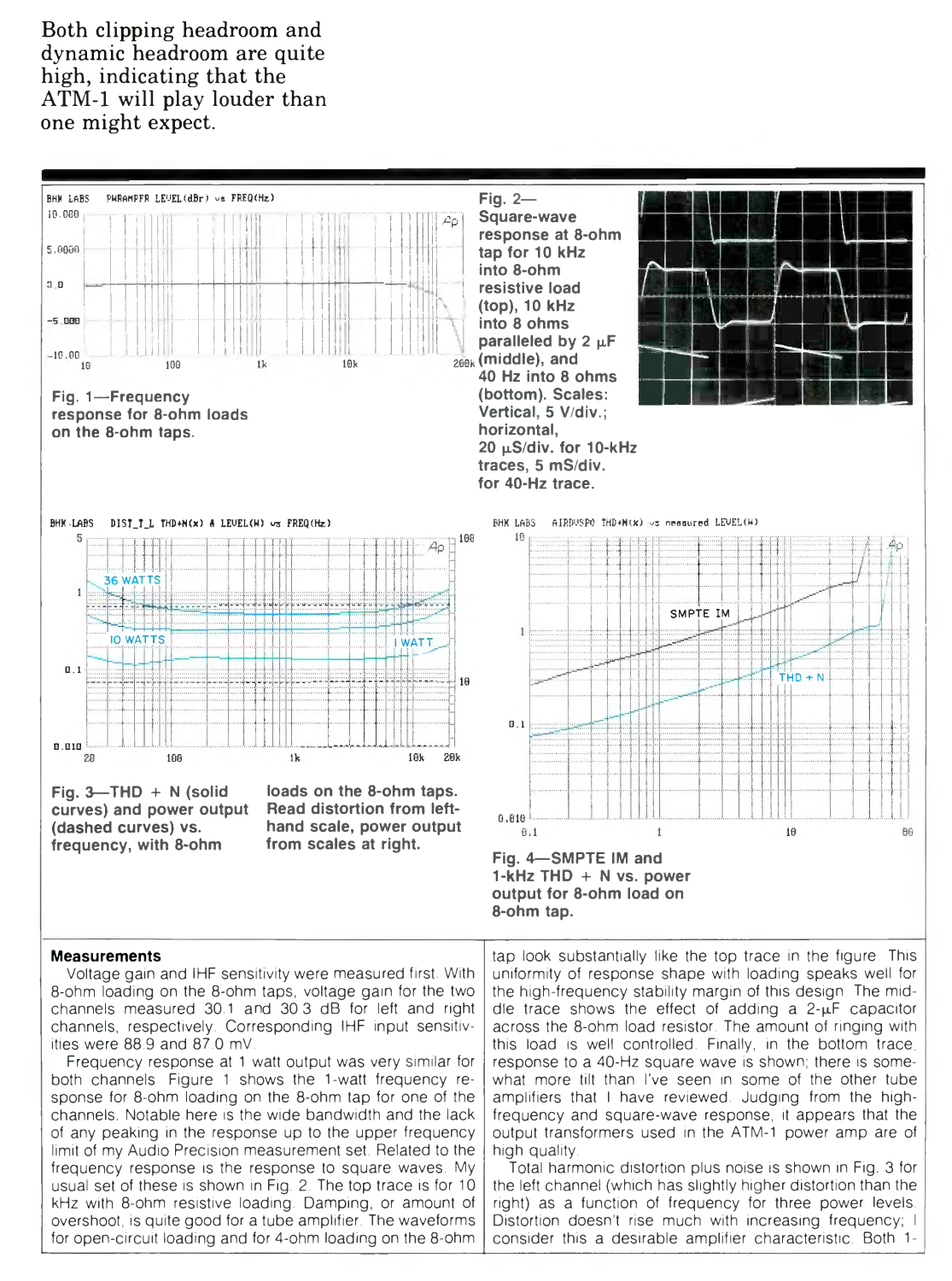## **In listening tests, bass definition was excellent and space, dimension, and resolution were quite good.**





**Fig. 6-Output and distortion residue for 1 kHz at 10 watts out into 8 ohms. Right channel(upper residue trace) had 0.38% THD, left channel (bottom residue trace) had 0.41%.**



Table I-Output noise, with inputs terminated by 1 kilohm. The IHF S/N ratios were 87 7 dB for the left channel and 86 7 dB for the right.

|                  | Output Noise, $\mu$ V |       |
|------------------|-----------------------|-------|
| <b>Bandwidth</b> | Left                  | Right |
| Wideband         | 779                   | 717   |
| 22 Hz to 22 kHz  | 734                   | 670   |
| 400 Hz to 22 kHz | 134                   | 129   |
| A-Weighted       | 115                   | 129   |

 $kHz$  THD  $+$  N and SMPTE-IM distortion as functions of output power appear in Fig. 4. The load is constant at 8 ohms on the 8-ohm tap for this figure and for Fig. 3. What is interesting about this data is that the ratio of IM to THD is just about the "classic" 4:1 ratio for simple distortion character over most of the power range shown in the figure. I measured 1-kHz THD  $+$  N versus power output for 4-ohm loading on the 4-ohm tap as well; the 4-ohm and 8-ohm curves virtually overlaid, so performance into their respective loads is substantially the same for both taps. I cannot say this for some other tube amplifiers I have measured in the past. Figure 5 shows THD  $+$  N for different loads on the 8-ohm tap. As might be expected, distortion is the highest for the lowest load impedance. Even with a 16-ohm load, the amp puts out a good 30 watts or more per channel. This is a very well-behaved amplifier in all the measurements so far and, from the foregoing, should be very tolerant of tough speaker loads.

Figure 6 shows harmonic distortion residue for a 1-kHz signal at 10 watts out, as an oscilloscope trace of amplitude versus time. To a trained eye, these pictures give a good indication of the dominant harmonic content. In this case, the waveforms look like a mixture of second, third, and fourth harmonics, and not much else. To check further, I ran a spectrum analysis on the Audio Precision (not shown), which revealed harmonics of higher order at lower amplitude. The presence of a whole series of higher order harmonics, even in small amounts, may be significant in terms of how sweet or irritating an amplifier may sound. In future reports, I'll be able to include spectrum analyses showing these harmonics in detail.

I came up with a way, using the Audio Precision measurement system, to assess output impedance as a function of frequency and get the machine to compute, scale, and plot the damping factor itself. Such a plot for the ATM-1 is shown in Fig. 7. Results are fairly typical for tube power amplifiers. Damping factor is quite uniform over most of the audio range and falls off at the frequency extremes. Output noise and IHF S/N are presented in Table I; the noise level is satisfactorily low.

Regarding clipping and dynamic headroom, the ATM-1 put out a steady-state 59 watts per channel at the visual onset of clipping, for a clipping headroom of 1.3 dB. With the IHF tone-burst signal, a power level of 58 watts per channel was observed. This translates to a dynamic headroom of 2.1 dB. The conservative power rating of this amp means that it will play louder than one might expect.